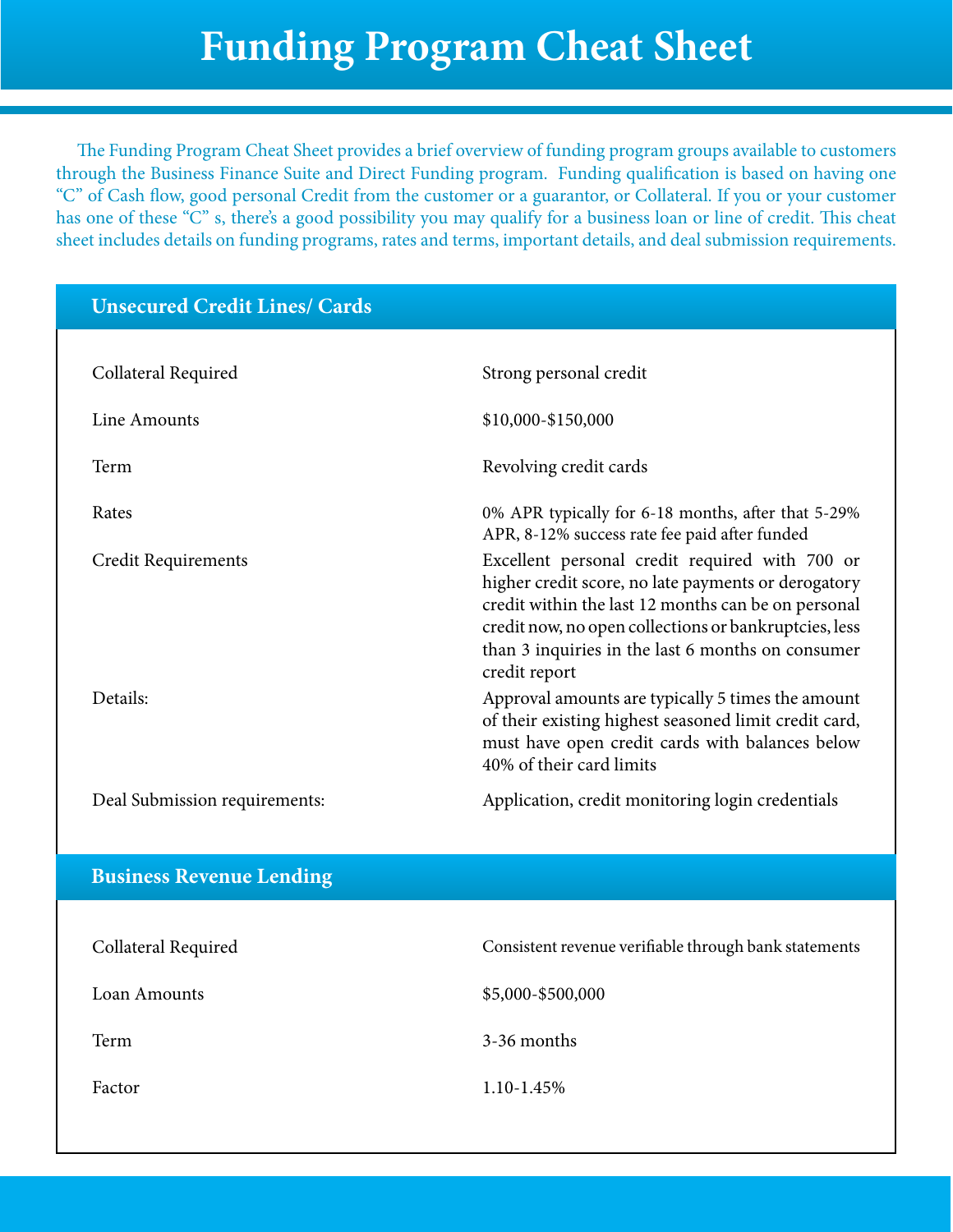| Credit Requirements           | 500 credit score or higher, no recent bankruptcies                                                                                                                                                                                                     |
|-------------------------------|--------------------------------------------------------------------------------------------------------------------------------------------------------------------------------------------------------------------------------------------------------|
| Details:                      | Business must earn annual revenue of \$120,000<br>or more per year, must be in business for a year or<br>more, business must do over 5 small transactions<br>each month, financial services industries are<br>prohibited, damaged credit is acceptable |
| Deal Submission requirements: | Application, 6 months business bank statements                                                                                                                                                                                                         |

| <b>Merchant Advance</b>             |                                                                                                                                                           |
|-------------------------------------|-----------------------------------------------------------------------------------------------------------------------------------------------------------|
| Collateral Required                 | Credit card sales                                                                                                                                         |
| Loan Amounts                        | \$1,000-\$500,000                                                                                                                                         |
| Term                                | 3-18 month term, revolving line-of-credit also<br>available                                                                                               |
| Rates                               | 10-45%                                                                                                                                                    |
| Credit Requirements                 | 500 credit score or higher                                                                                                                                |
| Details:                            | Business must bring in \$100,000 or more per year<br>in credit card sales, typical approval amounts equal<br>to one month's credit card processing volume |
| Deal Submission requirements:       | Application, 3-6 months bank and merchant state-<br>ments                                                                                                 |
|                                     |                                                                                                                                                           |
| <b>Account Receivable Financing</b> |                                                                                                                                                           |
| Collateral Required                 | Account receivables                                                                                                                                       |
| Loan Amounts                        | \$5,000-\$20 million                                                                                                                                      |
| Term                                | Up to 80% of receivables can be advanced within<br>24 hours, 20% minus lender's fee is released once<br>actual invoice is paid                            |
| Rates                               | 1.25-3% discount.                                                                                                                                         |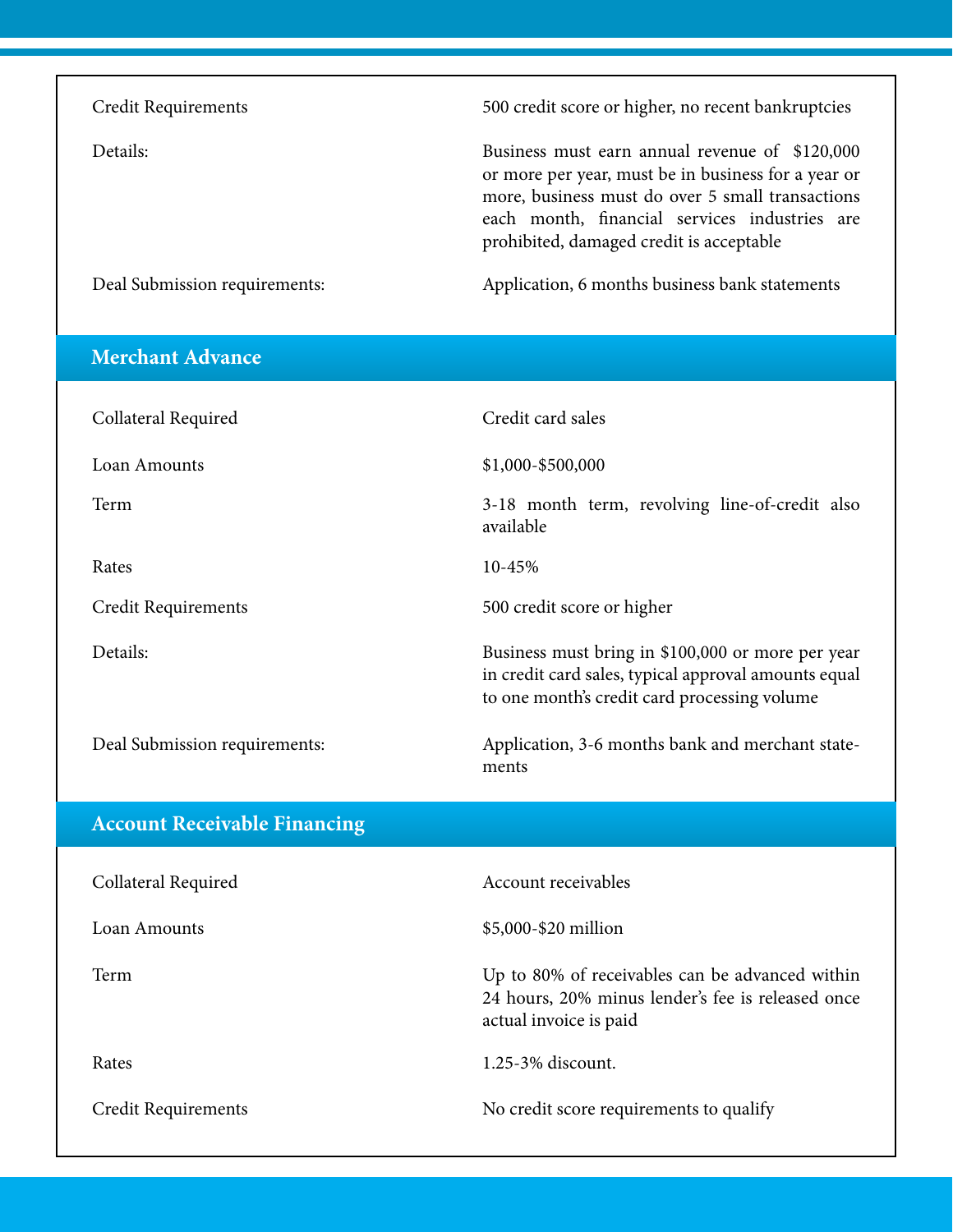Details: Receivables must come from another business or government agency not an individual, business must be open for at least 1 year to qualify, medical receivables can qualify along with construction and conventional receivables

Deal Submission requirements: Application, breakdown of existing receivables, sample invoice

#### **Private Equity**

| Collateral Required           | 20% of loan amount required as collateral                                                                   |
|-------------------------------|-------------------------------------------------------------------------------------------------------------|
| Loan Amounts                  | \$150,000-\$100 million                                                                                     |
| Term                          | 12 monts to 30 years                                                                                        |
| Rates                         | $8 - 18%$                                                                                                   |
| Credit Requirements           | 650 FICO scores or higher                                                                                   |
| Details:                      | Loans and credit lines available                                                                            |
| Deal Submission requirements: | Application, 2 years personal business tax returns,<br>personal credit report, balance sheet, debt schedule |

### **Equipment-Sale Leaseback**

| Collateral Required           | Existing equipment, or new equipment business<br>wants to purchase Loan Amounts                                                                            |
|-------------------------------|------------------------------------------------------------------------------------------------------------------------------------------------------------|
| Loan Amounts                  | \$10,000-\$20 million                                                                                                                                      |
| Term                          | $12-48$ months                                                                                                                                             |
| Rates                         | 7%-28%                                                                                                                                                     |
| Credit Requirements           | 650 or higher FICO score                                                                                                                                   |
| Details:                      | Brand new businesses can qualify, minimum<br>down payment may include first and last months'<br>payments.                                                  |
| Deal Submission requirements: | Application, details on equipment being financed<br>(Depending on loan amount and risk factors, 2 years)<br>corp and personal tax returns may be required) |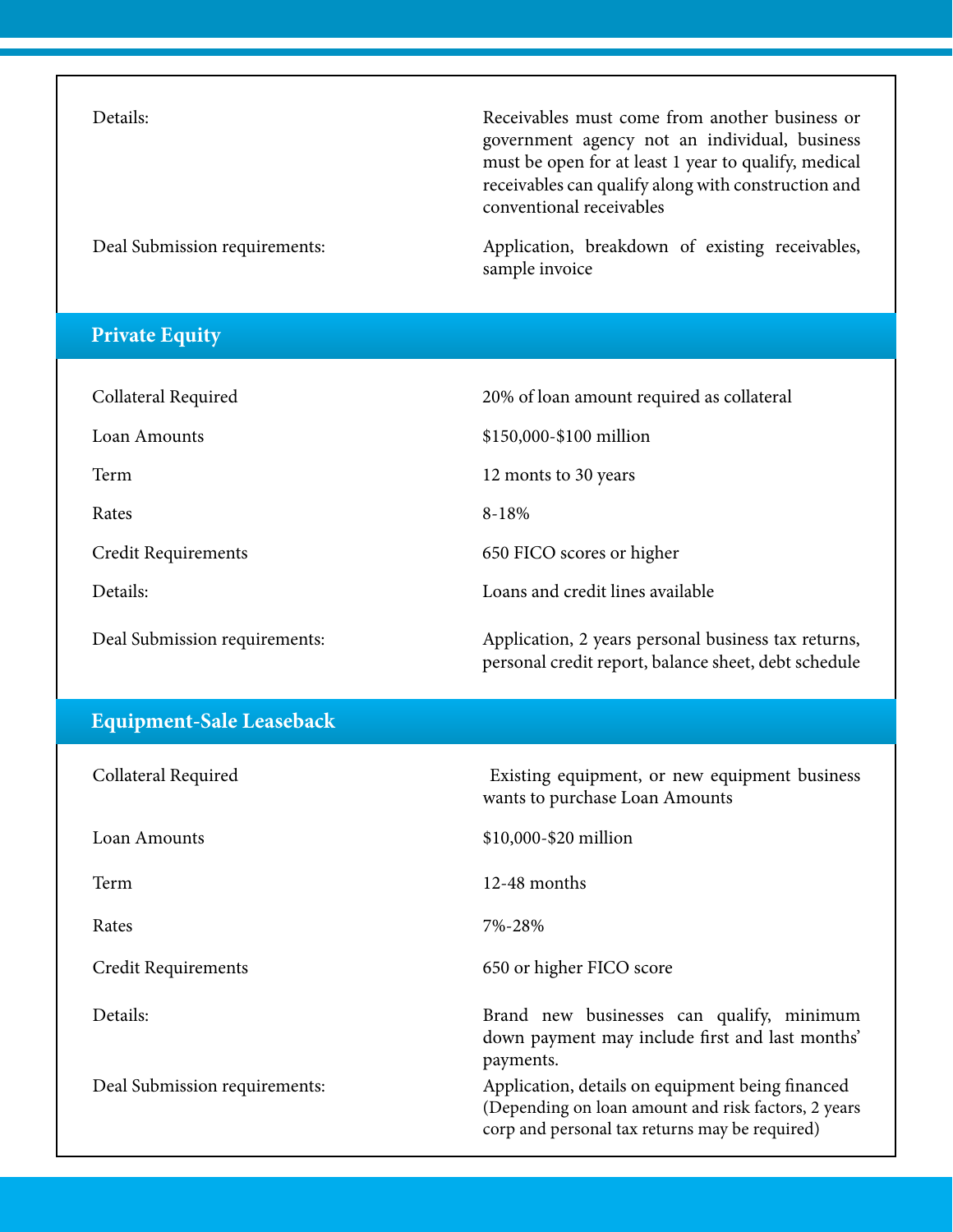## **Equipment Leasing**

| Collateral Required           | Existing equipment, or new equipment business<br>wants to purchase |
|-------------------------------|--------------------------------------------------------------------|
| Loan Amounts                  | \$10,000-\$2 million                                               |
| Term                          | $12-48$ months                                                     |
| Rates                         | 7%-28%                                                             |
| Credit Requirements           | 650 or higher FICO score                                           |
| Details:                      | 2 years time-in-business required                                  |
| Deal Submission requirements: | Application, details on equipment being financed                   |

## **Retirement Account Financing**

| <b>Qualified Requirements</b> | Previous 401K or IRA                                                                       |
|-------------------------------|--------------------------------------------------------------------------------------------|
| Loan Amounts                  | Up to 100% of current retirement account value<br>that's "rollable" from current employer. |
| Term                          | 5 years (If applicable)                                                                    |
| Rates                         | 5.25% (Prime + 2) + $$1995$ rolled in lender fee.<br>(If applicable)                       |
| Credit Requirements           | None                                                                                       |
| Details:                      | No penalties for account roll-over                                                         |
| Deal Submission requirements: | Copy of relevant retirement account statement.                                             |

# **Securities Financing**

| Collateral Required | Stocks, bonds                        |
|---------------------|--------------------------------------|
| Loan Amounts        | up to 90% of value of stock or bonds |
| Term                | Line-of-credit                       |
| Rates               | $2 - 5\%$                            |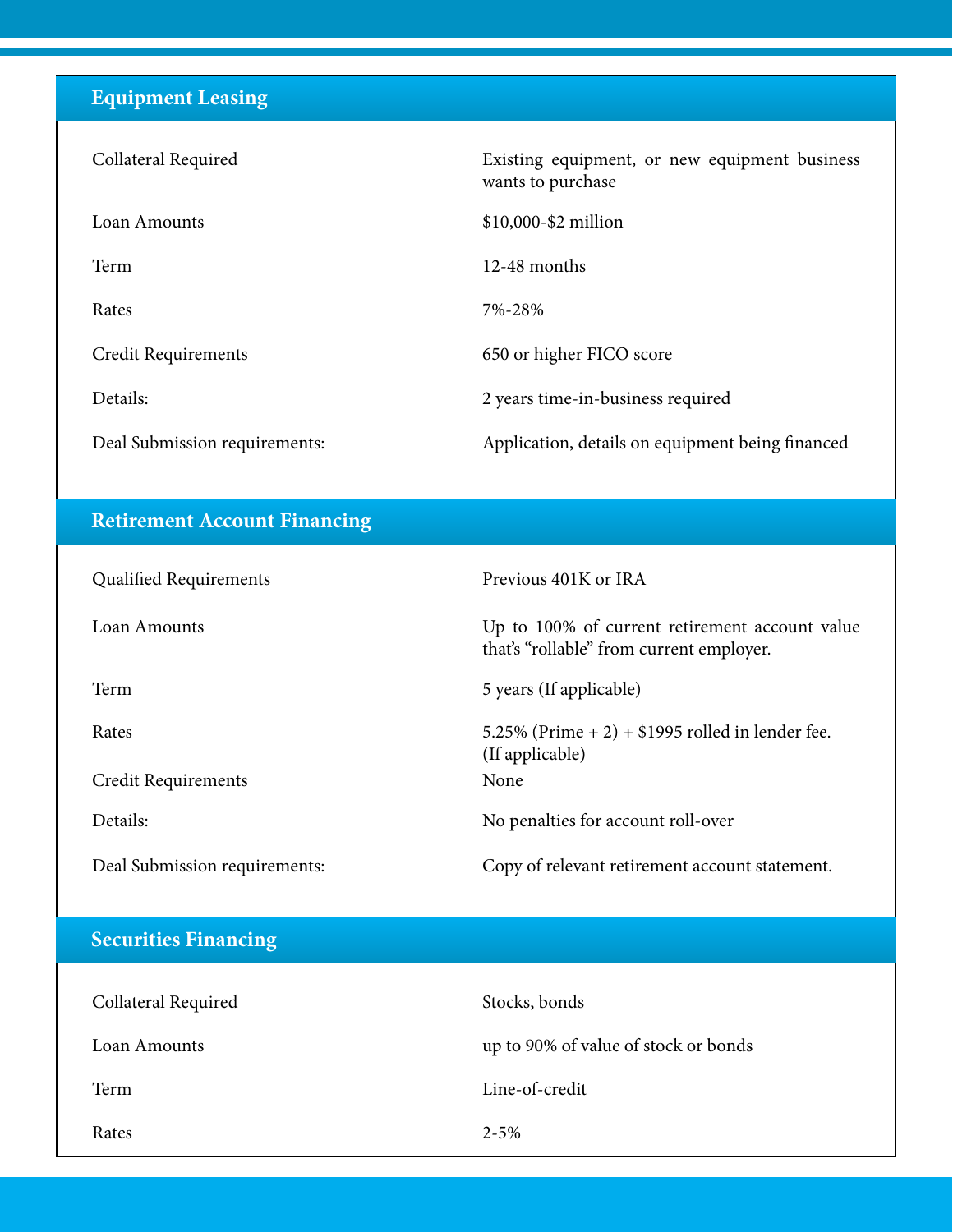Credit Requirements No credit requirements

Details: Most stocks and securities accepted, \$250,000 in securities required for approval

Deal Submission requirements: Application, copy of securities statement

### **Inventory Financing**

| Collateral Required           | Inventory                                                                                                     |
|-------------------------------|---------------------------------------------------------------------------------------------------------------|
| Loan Amounts                  | \$500,000-\$2,000,000                                                                                         |
| Term                          | Revolving line-of-credit                                                                                      |
| Rates                         | $2 - 21%$                                                                                                     |
| Credit Requirements           | No credit requirements                                                                                        |
| Details:                      | Must have \$1,000,000 or more in warehoused inventory<br>to qualify, loan amounts as high as 50% of inventory |
| Deal Submission requirements: | Application, list of inventory, current value<br>breakdown                                                    |

### **Purchase Order Financing**

| Collateral Required           | Purchase Orders                                                                                        |
|-------------------------------|--------------------------------------------------------------------------------------------------------|
| Loan Amounts                  | \$5,000-\$25,000                                                                                       |
| Term                          | Up to 95% of purchase order can be advanced, 5%<br>less fee is released once actual invoice is paid    |
| Rates                         | $1 - 4\%$                                                                                              |
| Credit Requirements           | No credit score requirements to qualify                                                                |
| Details:                      | A business can obtain a letter-of-credit for up to<br>95% of the order, cannot be for unfinished goods |
| Deal Submission requirements: | Application, copy of purchase order                                                                    |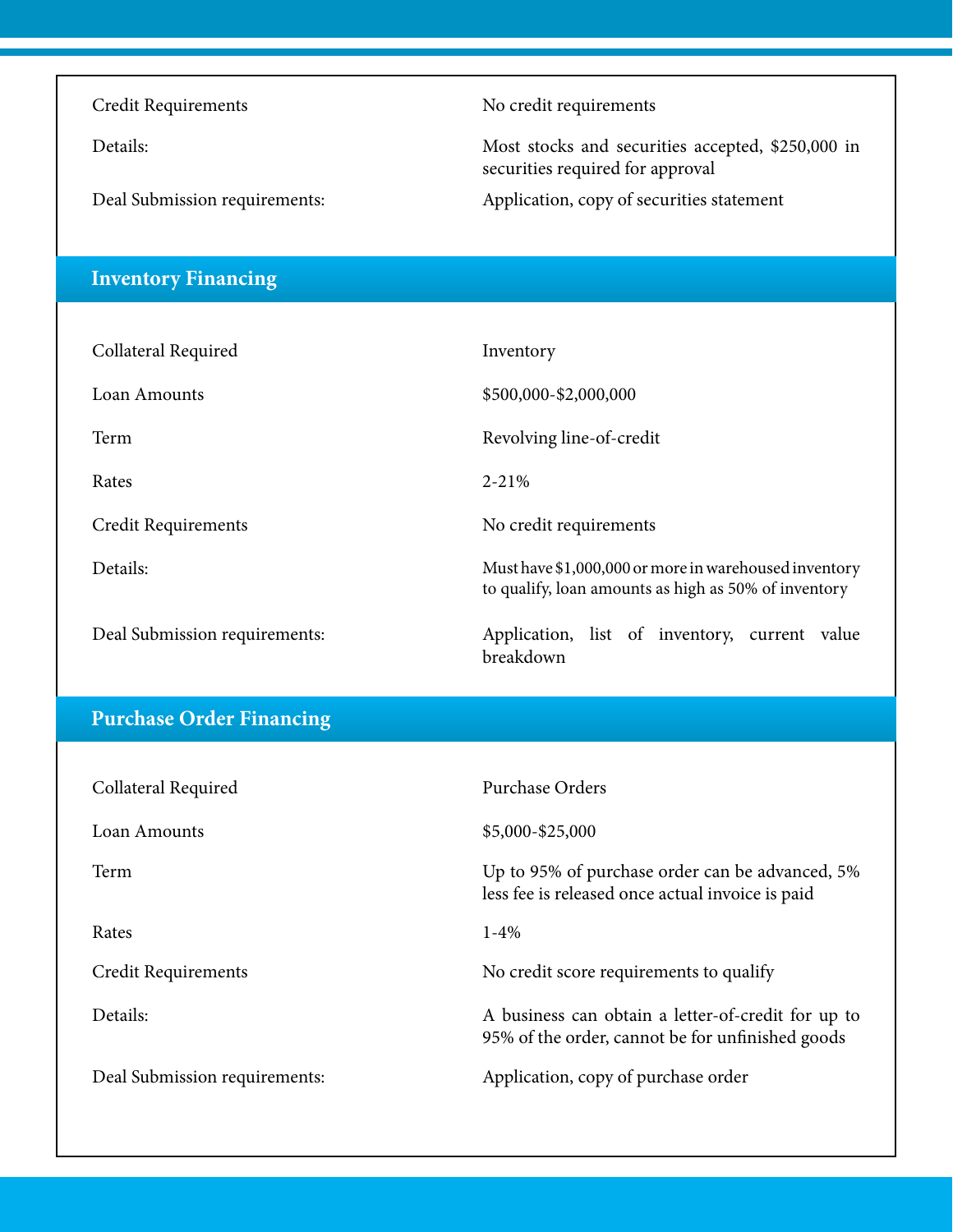## **Enterprise SBA Loans**

| Collateral Required           | Collateral must be 50% of loan amount                                                                                                                                                                   |
|-------------------------------|---------------------------------------------------------------------------------------------------------------------------------------------------------------------------------------------------------|
| Loan Amounts                  | \$200,000-\$12 million                                                                                                                                                                                  |
| Term                          | $10-25$ years                                                                                                                                                                                           |
| Rates                         | $2-2.75%$ + prime rate, 3-5 lender points                                                                                                                                                               |
| Credit Requirements           | 620 FICO scores or higher, no BK in the last 4 years                                                                                                                                                    |
| Details:                      | For profit companies only, positive trends in sales<br>growth,, financials required for qualification, SBA<br>504 and 7a programs available, can be used for<br>working capital or real estate purchase |
| Deal Submission requirements: | Application, 2 years business tax returns, resume,<br>business plan, current P&L, 4 months business<br>bank statements                                                                                  |

### **Commercial Real Estate Financing**

| Collateral Required           | Commercial real estate                                                                             |
|-------------------------------|----------------------------------------------------------------------------------------------------|
| Loan Amounts                  | \$75,000-20,000,000                                                                                |
| Term                          | Up to 75% loan-to-value for refinances, up to 90%<br>loan-to-value for purchases, 20-30 year loans |
| Rates                         | $4 - 8\%$                                                                                          |
| <b>Credit Requirements</b>    | 650 FICO score                                                                                     |
| Details:                      | Conventional, SBA 504 available,                                                                   |
| Deal Submission requirements: | Application, 2 years business tax returns, appraisal<br>YTD POL, current debt schedule             |